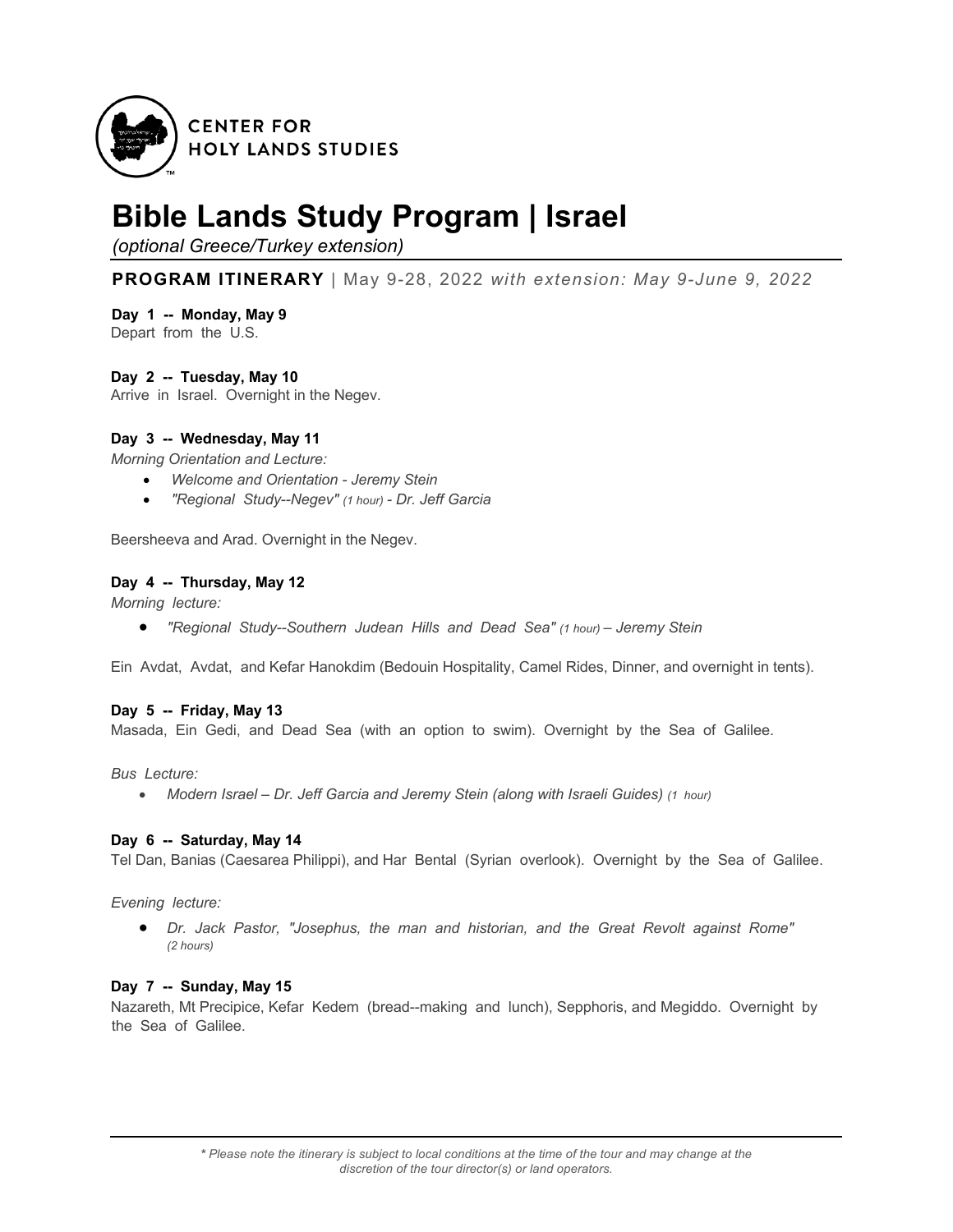## **Day 8 -- Monday, May 16**

Gamla, Yodefat, and Magdala. Overnight by the Sea of Galilee.

*Worship and Prayer*

#### **Day 9 -- Tuesday, May 17**

Beth Shean, Har Barkan, Ein Harod, Tel Jezreel, and Sakne. Overnight by the Sea of Galilee.

*Evening lecture:* 

*Dr. Motti Aviam, "Archaeology and the Galilee of Jesus" (2 hours)* 

#### **Day 10 -- Wednesday, May 18**

*Morning lecture:* 

• *Regional Study – Galilee and Golan – Dr. Jeff Garcia (1 hour)* 

Arbel Synagogue, Arbel Cliffs (hike down), and Jeep tour (3 hour) of the Zakkai and Jordan River Baptisms. Overnight by the Sea of Galilee.

#### **Day 11 -- Thursday, May 19**

*Morning lecture:* 

• *"The World of Jesus" – Jeremy Stein (1 hour)* 

Almagor, Chorazin (Short Lecture: Achiya Cohen), Katzrin (reconstructed first--century village), Capernaum, Nof Ginnosar (ancient boat 5PM), and a nighttime boat ride on the Sea of Galilee. Overnight by the Sea of Galilee.

#### **Day 12 -- Friday, May 20**

Mount Carmel, and Caesarea, Nebi Samuel, and Western Wall (Shabbat Celebration). Overnight in Jerusalem.

#### **Day 13 -- Saturday, May 21**

Free Day. Overnight Jerusalem

#### **Day 14 -- Sunday, May 22**

Herodium, Bethlehem, and Biblical Natural History Museum. Overnight in Jerusalem.

# **Day 15 -- Monday, May 23**

*Morning lecture:* 

• *"Archeology at Shiloh" – Dr. Scott Stripling (1 hour)* 

Morning at Shiloh | Lecture, site visit, dig, and lunch

Elah Valley (hill and creek), Lakish. Overnight in Jerusalem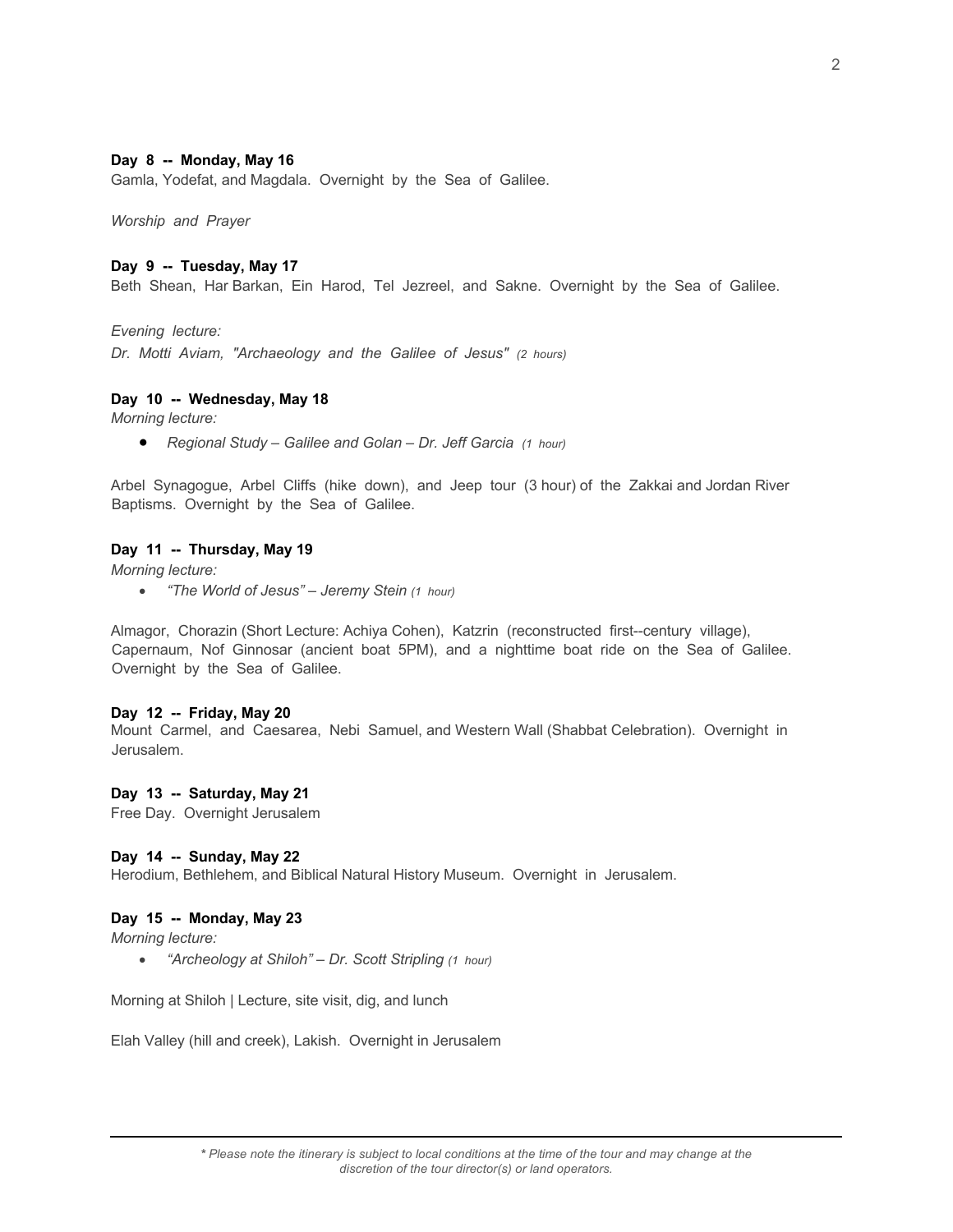# **Day 16 -- Tuesday, May 24**

*Morning lecture:* 

• *"The Bible, Archeology, and the Dead Sea Scrolls" – Dr. Jeff Garcia (1 hour)* 

Qumran, Wadi Qilt (Jericho Road overlook), and Israel Museum (Shrine of the Book, Second Temple Model, and Archaeological Wing). Overnight in Jerusalem.

#### **Day 17 -- Wednesday, May 25**

Temple Mount, City of David (Hezikiah's Tunnel and Walk Up), Davidson Center (Southern Wall Excavations), and Free Time in the Old City. Overnight in Jerusalem.

#### *Evening lecture:*

• *"Antiquities and the Modern World" - Zak Mishriky (1 hour)*

#### **Day 18 -- Thursday, May 26**

Yad Veshem, Tower of David Museum Overlook (Herod's Palace), Gennath Gate, Cardo, Broad Wall, Wohl Museum (High Priestly Mansions) including Shoreshim/Moshe, and Church of the Holy Sepulchre, Overnight in Jerusalem.

#### *Evening lecture:*

• *Q and A with Dr. Jeffrey Garcia and Jeremy Stein*

#### **Day 19 -- Friday, May 27**

Mount of Olives, Dominus Flevit, Garden of Gethsemane, St. Anne (Worship and Prayer), and communion at a first century rolling stone tomb. Overnight in Jerusalem.

#### **Day 20 -- Saturday, May 28**

Depart Israel and arrive back in the U.S. or fly to Thessalonki (extension participants)

## **Greece and Turkey Extension Itinerary**

#### **Day 21 -- Sunday, May 29**

In the morning we drive to **Vergina** (ancient Aigai), the old capital of the Macedonian kingdom (5th to 2nd centuries BC). There we visit the most important tomb ever discovered that of Philip II of Macedonia, the father of Alexander the Great, which was found intact. Here we see the fabulous findings from the tomb of Philip II, father of Alexander the Great, made by the archaeologist Manolis Andronikos.

We continue to **Berea** where the Apostle Paul arrived, and according to his custom went to the synagogue where, to his pleasant surprise, he discovered that these Jews were "more noble" than those he had encountered in Thessalonica. We see the Byzantine mosaic in the monument commemorating his preaching and visit the Jewish synagogue (it the time allows). According to the local tradition, it was at this place where he stood and delivered his sermons (Acts 17:10-11). Dinner and overnight at the hotel in Thessaloniki.

#### **Day 22 -- Monday, May 30**

In the morning, we depart for Philippi. We enjoy a brief photo stop at the Lion statue of **Amphipolis**. We then continue to **Philippi,** (Acts 16:12-40; 20:6) the site where the apostle Paul preached his evangelistic sermon to women who had gathered at the river. You will visit the river where Paul baptized Lydia, a purple fabric merchant, who became the first Christian woman to be baptized on European soil (Acts 16:14, 15, 40). You will see the crypt, dating from the Roman period, which according to church tradition may have been the place where Paul was flogged and imprisoned. Also at Philippi you will see, the ancient Roman forum built during the time of Augustus and mentioned in the Book of Acts as the place where Paul was publicly punished after he healed the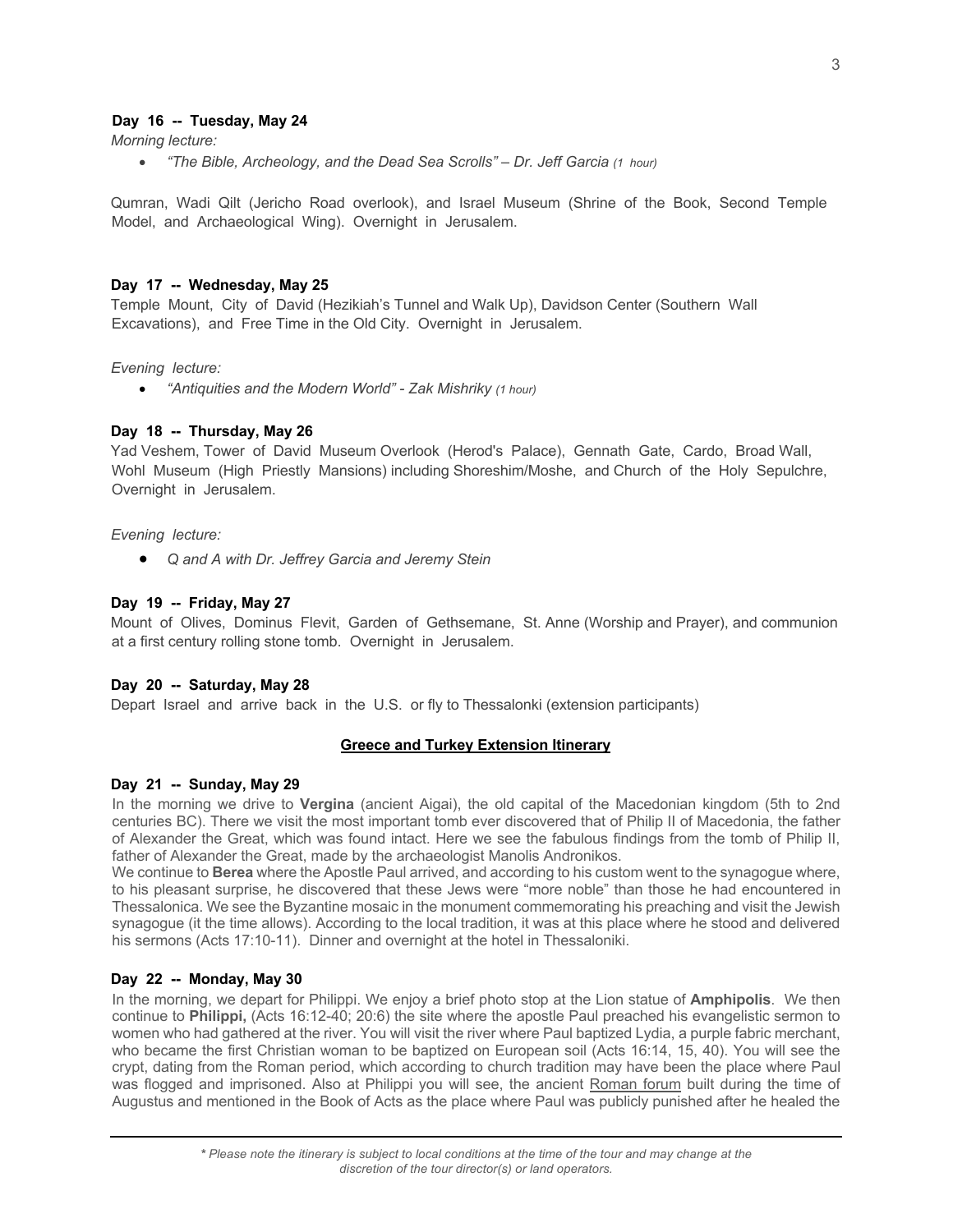demon-possessed girl (Acts 16:19). You will see the Basilica and the Greek Theatre (4th century BC), which was converted into an arena by the Romans and used during the persecutions of the early days of the church. Paul's letter to the Philippians was addressed to the local Christians 14 years after his first visit there. Of all the churches Paul founded, probably none was as near and dear to him as the church at Philippi (Acts 16:9-33). Philippi was named after Philip II, king of Macedonia father of Alexander the Great. The Roman road Via Egnatia crossed this city and ran from Rome to Byzantium. After the visit, we continue to Kavala, the ancient port of Neapolis (Acts 16:11), Greece's most picturesque mainland port. Paul arrived in this city with his coworkers Timothy and Silas. We drive to Alexandroupolis for check-in at hotel, followed by dinner and overnight stay.

# **Day 23 -- Tuesday, May 31**

We will drive to the Greek/Turkish borders at Kipi. Here we say goodbye to our Greek guide and bus driver. Proceed with border formalities (passport control, visa and customs procedures) and then meet our Turkish guide and bus driver. We then begin our drive to Eceabat where we will board our scheduled ferryboat and cross the **Straits of Dardanelles** to **Canakkale** where we will check in at the hotel. Dinner & overnight.

# **Day 24 -- Wednesday, June 1**

Our first visit this morning is to ancient **Troy**, made legendary by Homer's story of Helen and the Trojans' wooden horse. We then continue to **Troas**, founded about 300 BC by one of the generals of Alexander the Great. During the Apostle Paul's second missionary journey, it was from Troas that he received the "Macedonian call" to Europe. This is where Luke's account changes from "they" to "we" (Acts 16:6-12), indicating that he joined Paul's team at Troas. Returning from Macedonia during his third journey, Paul was in Troas for a week, when the young man Eutychus fell from the third loft as Paul preached. Paul soon walked some thirty miles to **Assos**, where we will follow the apostle's footsteps to the old city walls (Acts 20:5-14). Check-in at hotel. Dinner and overnight in Assos.

# **Day 25 -- Thursday, June 2**

Drive to **Pergamum**, actually called Bergama. It is one of the sites of the Seven Churches of Asia [Rev. 1:11; 2:12]. Here we explore the impressive Acropolis, the steepest theatre in the world, the Asklepieion, famous medical centre of classical times, see the Altar of Zeus which is mentioned as the «Throne of Satan» in the book of Revelation, the marble columns of the Temple of Trajan and the Library which was foremost in the world and was long a rival of the equally famous Library of Alexandria in Egypt. Its wealth of volumes was estimated at over 200,000 which inspired the invention of parchment. We also visit the Red Basilica (St. John's Church). Check-in at hotel, followed by dinner & overnight.

# **Day 26 -- Friday, June 3**

Drive to **Thyatira**, now called Akhisar, another one of the Seven Churches of Asia [Rev. 1:11; 2:18-24; Acts 16:14]. It was a city famous for purple dyes. We visit the remains of a basilica and some architectural fragments from the Roman period. Lydia, the seller of purple in Philippi, was from Thyatira.

Our next visit is to one of the most picturesque areas of any of the Seven Churches of Asia [Rev. 1:11; 3:1- 4], **Sardis**, presently Sart, the capital of the ancient Lydian kingdom of the 6th century BC, portrayed as a dying church. Here we visit the great Temple of Artemis and the Temple of Cybele, which became a Byzantine Church. We will also visit the restored gymnasium and reconstructed Synagogue and see the last several meters of the royal Persian Road from Susa to Sardis built by Cyrus the Great and the «golden» river Pactolos.

Our journey continues to **Philadelphia**, nowadays called Alasehir, another church of the Seven Churches of Asia [Rev. 1:11; 3:7], and the only church not censured. Here we see the remains of a Byzantine basilica built of brick, with a bit of high arch and some 11th century frescoes. We drive to the healing city of Pamukkale, the white «cotton fortress». Check-in at hotel for dinner and overnight in a thermal Hotel.

# **Day 27 -- Saturday, June 4**

Our day begins with a visit to the healing city of **Hierapolis**, actually Pamukkale, the white «cotton fortress» where hot mineral water bursts from the earth and cascades over steep cliffs forming pools, channels and stalactites. The therapeutic waters were known to the founders of Hierapolis and of Laodicea in 190 BC. In Hierapolis [Col. 4:13] we visit the Martyrium of the Apostle Philip where he was martyred during the persecutions ordered by Domitian.